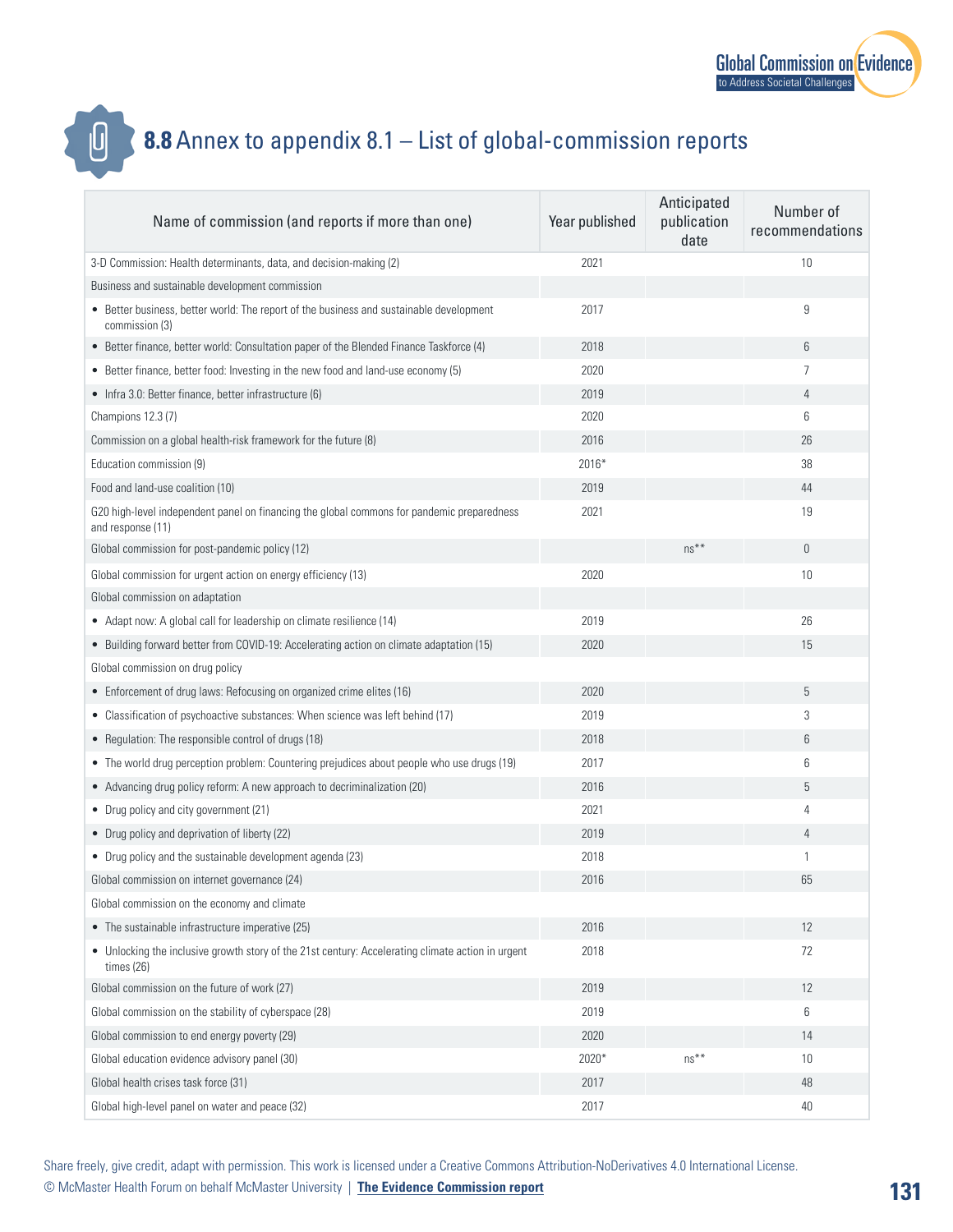| Global ocean commission (33)                                                                                                                    | 2016  |         | 14              |
|-------------------------------------------------------------------------------------------------------------------------------------------------|-------|---------|-----------------|
| Global task force on cholera control (34)                                                                                                       | 2017  |         | 17              |
| Global zero (35)                                                                                                                                | 2017  |         | 49              |
| High-level commission on health employment and economic growth (36)                                                                             | 2016  |         | 20              |
| High-level panel for a sustainable ocean economy (37)                                                                                           | 2020  |         | 35              |
| High-level panel of experts on food security and nutrition                                                                                      |       |         |                 |
| • Promoting youth engagement and employment in agriculture and food systems (38)                                                                | 2021  |         | 40              |
| • Food security and nutrition: Building a global narrative towards 2030 (39)                                                                    | 2020  |         | 62              |
| • Agroecological approaches and other innovations for sustainable agriculture and food systems<br>that enhance food security and nutrition (40) | 2019  |         | 31              |
| • Multi-stakeholder partnerships to finance and improve food security and nutrition in the<br>framework of the 2030 Agenda (41)                 | 2018  |         | 23              |
| • Nutrition and food systems (42)                                                                                                               | 2017  |         | 37              |
| • Sustainable forestry for food security and nutrition (43; 44)                                                                                 | 2017  |         | 37              |
| • Sustainable agricultural development for FSN: what roles for livestock? (44)                                                                  | 2016  |         | 48              |
| High-level panel of legal experts on media freedom                                                                                              |       |         |                 |
| • Advice on promoting more effective investigations into abuses against journalists (45)                                                        | 2020  |         | $\overline{7}$  |
| • Report on providing safe refuge to journalists at risk (46)                                                                                   | 2020  |         | 9               |
| • A pressing concern: Protecting and promoting press freedom by strengthening consular support<br>to journalists at risk (47)                   | 2020  |         | 5               |
| • Report on the use of targeted sanctions to protect journalists (48)                                                                           | 2020  |         | 11              |
| High-level panel on access to medicines (49)                                                                                                    | 2017  |         | 24              |
| High-level panel on digital interdependence (50)                                                                                                | 2019  |         | 11              |
| High-level panel on humanitarian financing (51)                                                                                                 | 2016  |         | 15              |
| High-level panel on internal displacement (52)                                                                                                  | 2021  |         | 78              |
| High-level panel on international financial accountability, transparency and integrity for achieving<br>the 2030 agenda (53)                    | 2021  |         | 34              |
| High-level panel on the future of multilateral development banking (54)                                                                         | 2016  |         | 10              |
| High-level panel on water (55)                                                                                                                  | 2018  |         | 31              |
| High-level panel on women's economic empowerment                                                                                                |       |         |                 |
| A call to action for gender equality and women's economic empowerment (56)                                                                      | 2016  |         | 23              |
| Taking action for transformational change on women's economic empowerment (57)                                                                  | 2017  |         | 28              |
| Independent panel for pandemic preparedness and response (58)                                                                                   | 2021  |         | 28              |
| International commission on the future of food and agriculture (59)                                                                             | 2019* | $ns***$ | 28              |
| International commission on the futures of education (60)                                                                                       | 2020* | 2021/11 | 9               |
| Lancet (WHO-UNICEF-Lancet) Commission: A future for the world's children? (61)                                                                  | 2020  |         | 10 <sup>°</sup> |
| Lancet (Guttmacher-Lancet) Commission: Accelerate progress - sexual and reproductive health and<br>rights for all (62)                          | 2018  |         | 12              |
| Lancet Commission: COVID-19                                                                                                                     |       | 2021    | 0               |
| Lancet (EAT-Lancet) Commission: Food in the anthropocene - Healthy diets from sustainable food<br>systems (63)                                  | 2018  |         | 5               |
| Lancet (Lancet-Financial Times) Commission: Governing health futures 2030 - Growing up in a<br>digital world (64)                               |       | 2021    | $\mathbb O$     |
| Lancet Commission: High-quality health systems in the Sustainable Development Goals era - Time<br>for a revolution (65)                         | 2018  |         | 13              |
| Lancet (Lancet-Chatham House) Commission: Improving population health post COVID-19 (66)                                                        |       | 2022    | 0               |
| Lancet (UCL-Lancet) Commission: Migration and health - The health of a world on the move (67)                                                   | 2018  |         | 16              |

Share freely, give credit, adapt with permission. This work is licensed under a Creative Commons Attribution-NoDerivatives 4.0 International License.

© McMaster Health Forum on behalf McMaster University | **[The Evidence Commission report](https://www.mcmasterforum.org/networks/evidence-commission/report/english)**